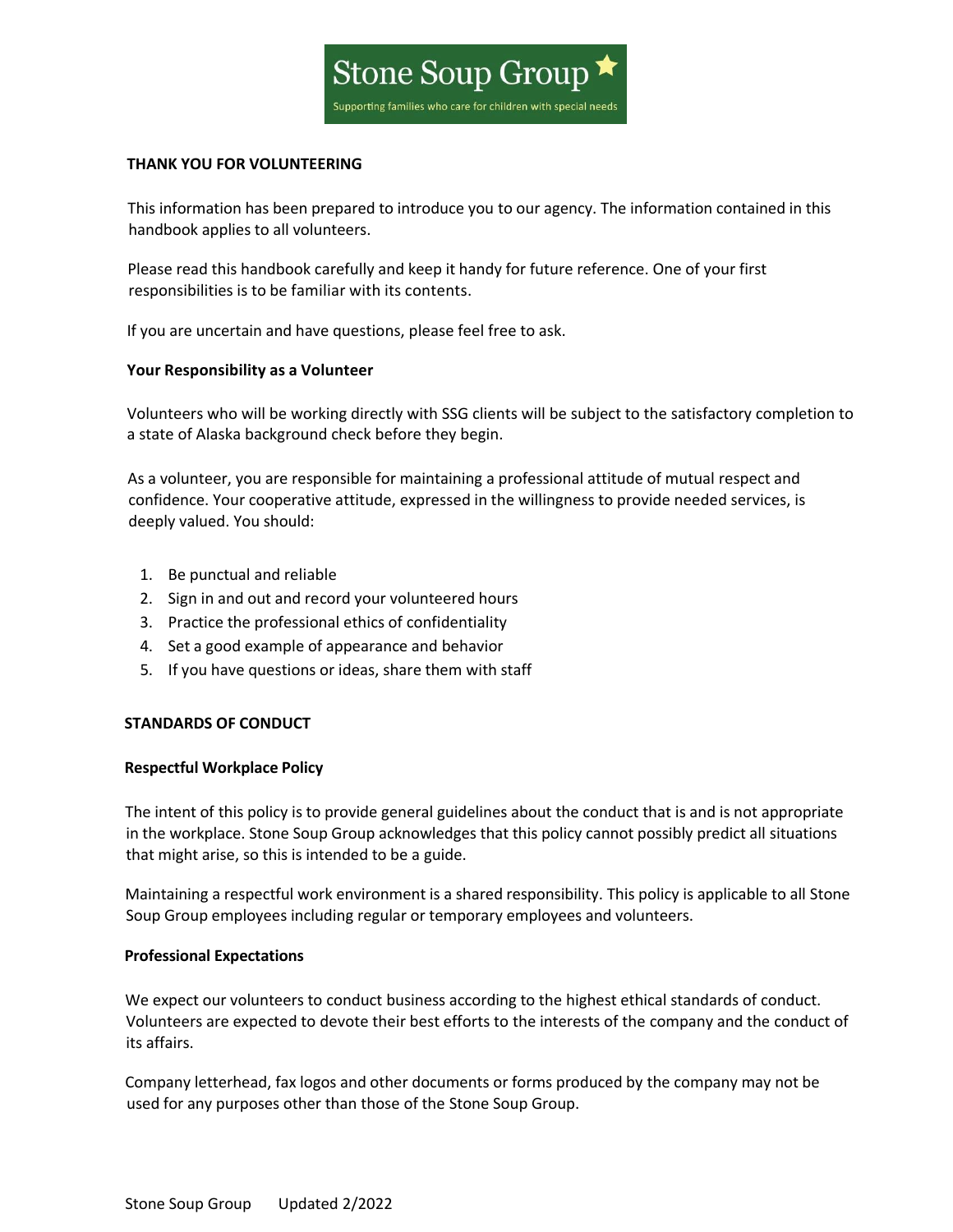

# **Attendance Standards**

If you are unable to report to work on time for any reason, arrive late by at least 15 minutes or must leave early, please notify your supervisor/coordinator by phone, text or e-mail before starting time.

### **Dress and Personal Appearance**

Volunteers are expected to maintain a "business casual" appearance as determined by the requirements of the work area. Keep in mind who you may be working with during that day and dress accordingly. If any questions arise, please speak with your supervisor for clarification.

# **Types of Disrespectful Behavior**

The following types of behaviors cause a disruption in the workplace and are, in many instances, unlawful.

Violent behavior includes the use of physical force, harassment, or intimidation.

Discriminatory behavior includes inappropriate remarks about or related to a person's race, color, creed, religion, national origin, disability, sex, marital status, age, sexual orientation, or status with regard to public assistance.

Offensive behavior may include actions such as: rudeness, angry outbursts, inappropriate humor, vulgar obscenities, name-calling, disrespectful language, or any other behavior regarded as offensive to a reasonable person. It is not possible to anticipate in this policy every example of offensive behavior. Accordingly, volunteers are encouraged to discuss with their supervisor what is regarded as offensive, taking into account the sensibilities of employees and the possibility of public reaction. If an employee is unsure whether a particular behavior is appropriate, the volunteer should seek clarification from their supervisor or the director.

Sexual harassment can consist of a wide range of unwanted and unwelcome sexually directed behavior such as sexual advances, requests for sexual favors, and other verbal or physical conduct of a sexual nature when:

- Submitting to the conduct is made either explicitly or implicitly a term or condition of an individual's employment, or
- Submitting to or rejecting the conduct is used as the basis for an employment decision affecting an individual's employment, or
- Such conduct has the purpose or result of unreasonably interfering with an individual's work performance or creating an intimidating, hostile or offensive work environment.

Sexual harassment includes, but is not limited to, the following: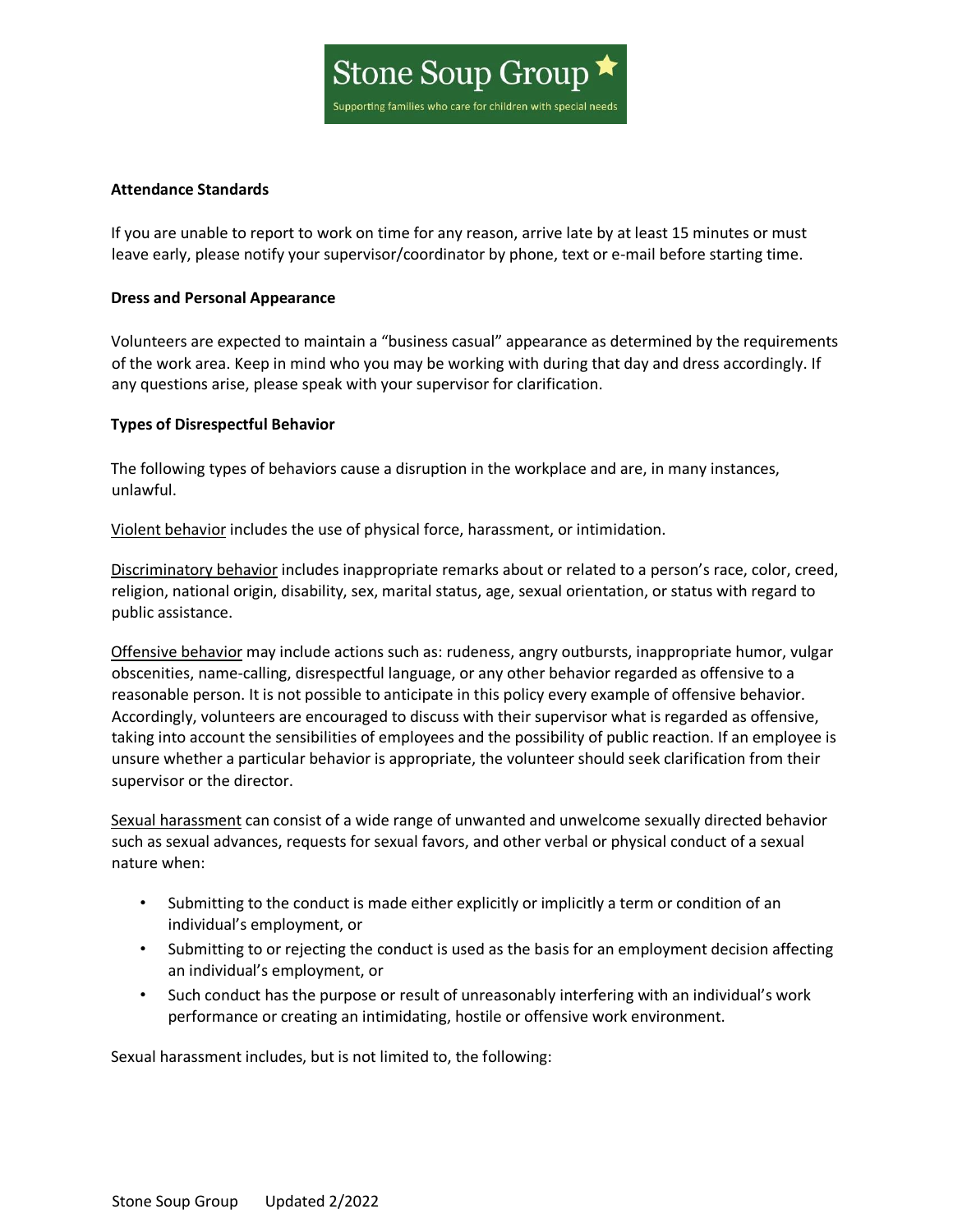

**Stone Soup Group** 

Supporting families who care for children with special needs

- Verbal or written abuse, kidding, or comments that are sexually-oriented and considered unacceptable by another individual. This includes comments about an individual's body or appearance where such comments go beyond mere courtesy, telling "dirty jokes" or any other tasteless, sexually oriented comments, innuendos or actions that offend others.
- Requests or demands for sexual favors. This includes subtle or obvious expectations, pressures, or requests for any type of sexual favor, along with an implied or specific promise of favorable treatment (or negative consequence) concerning one's current or future job.

# **Alcohol and Drugs**

SSG recognizes that alcohol and drug abuse in the work place has become a major concern. We believe that by reducing drug and alcohol use we will improve the safety, health and productivity of employees. The object of our alcohol and drug policy is to provide a safe and healthy workplace for all volunteers, to comply with federal and state health and safety regulations, and to prevent accidents.

The provisions contained in this policy apply to all SSG personnel including staff, contract workers, and volunteers.

The use, possession, sale transfer, purchase, being under the influence of intoxicating liquor, illegal use of drugs, narcotics or controlled substances or other intoxicants by employees, contractors, and volunteers at any time on company premises is strictly prohibited.

### **Confidentiality**

During the course of your volunteering here you will be working with our children/youth, children/youth's parents or guardians, their medical records, business systems, future plans, and other information that we consider confidential. Protect this information by safeguarding it when in use, filing it properly when not in use, and discuss it only with those who have a legitimate business need to know. We are required by our funders to maintain HIPAA and FERPA regulations. See the Office Manager if you need a copy of these regulations.

### **Smoking**

Stone Soup Group is a smoke-free workspace. Smoking of any pipes, cigars, e-cigarettes or cigarettes is prohibited except in designated areas outside or in private vehicles.

### **Telephone Use**

Company telephones are to be used for business purposes in serving the interests of our customers and in the course of normal company operations. Answer all calls promptly and courteously. On occasion, personal calls may be necessary, but we ask your cooperation in limiting them to emergencies or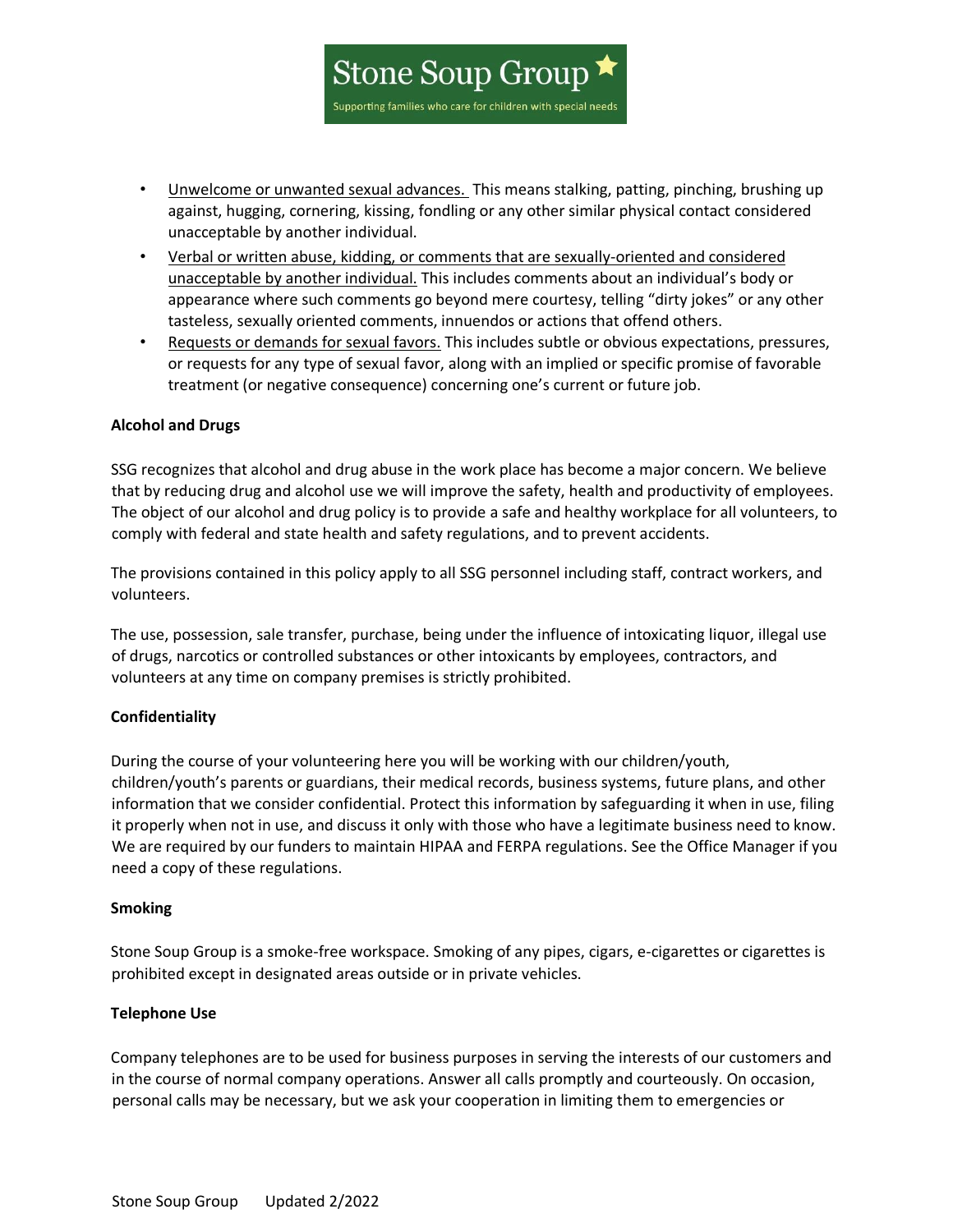

essential personal business while keeping them brief. As a reminder, texting and talking on your personal cell should be avoided when at the front desk.

When using a personal cell phone, if you do not want your number known, you may "block" your number when dialing out, by dialing \*67 before the phone number you are dialing.

# **Volunteer and Safety Health**

The health, safety and prevention of occupational injuries of employees and volunteers is a primary importance to SSG. To the greatest degree possible, management will maintain an environment free from unnecessary hazards and will establish safety policies and procedures. Adherence to these policies is the responsibility of each employee and volunteer.

# **Life-Threatening Illnesses**

SSG is committed to providing equal opportunity to all volunteers and employees, including those who have a life-threatening illness (cancer, AIDS, cardio-pulmonary disease, etc.) We are also committed to providing a safe work environment that meets or exceeds state and federal regulations. We also believe all information regarding a volunteer with a life-threatening illness must remain private and confidential. We ask all employees and volunteers to treat one another who has a life-threatening illness with compassion and understanding.

### **Holidays Observed by Stone Soup Group**

- New Year's Day
- Seward's Day
- Memorial Day
- Independence Day
- Labor Day
- Thanksgiving Day
- Day After Thanksgiving
- Christmas Eve
- Christmas Day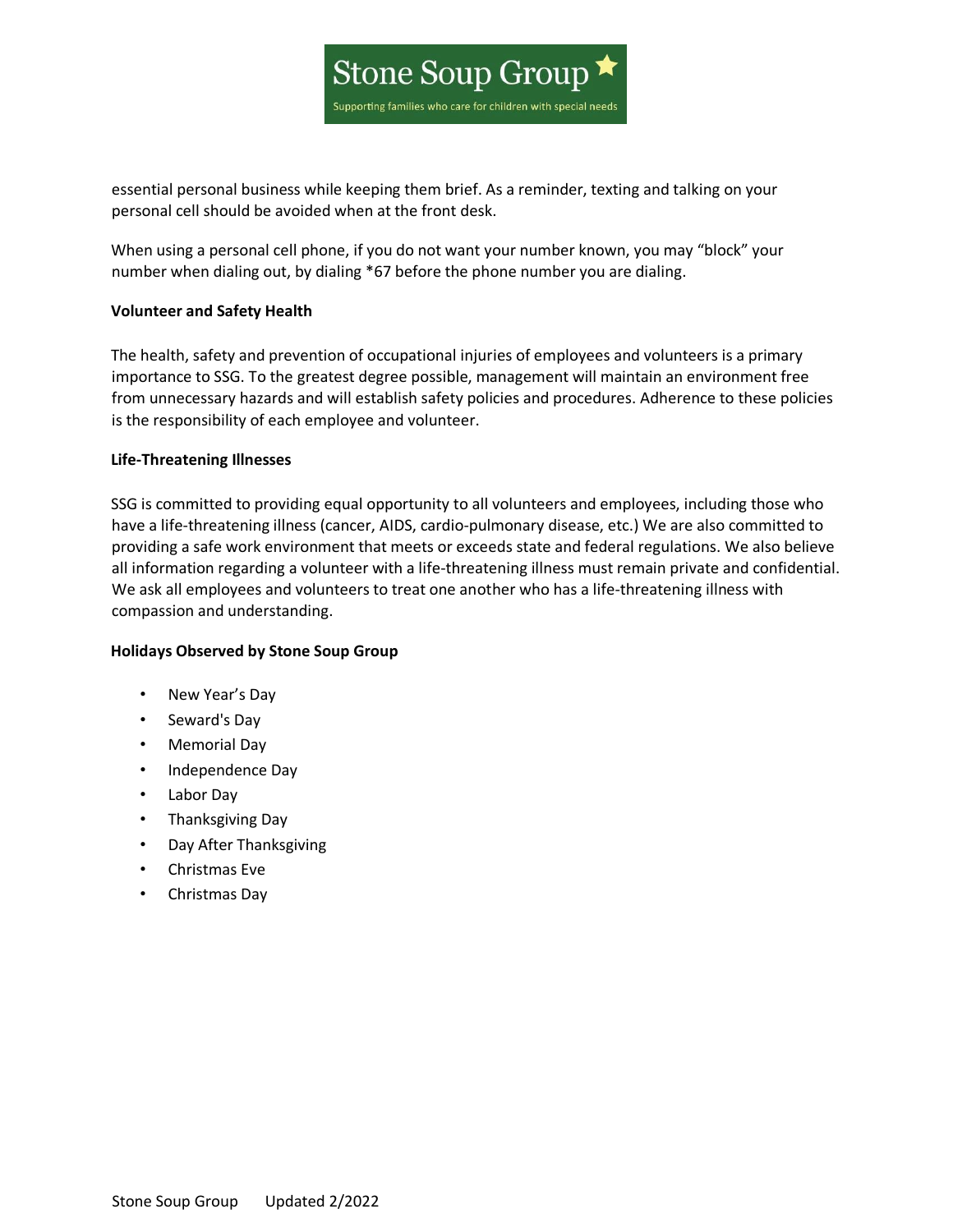

#### **CONFIDENTIALITY GUIDELINES**

The families with whom we work with have a right to privacy, and the legitimate expectation that we can be trusted with their private information. The identities of our current and former clients, their personal communications to us, and their records are confidential by law. This office requires that confidentiality laws be strictly followed. We are required by our funders to maintain HIPAA and FERPA regulations. The following do's and don'ts serve as specific guidelines for staff and volunteers who handle correspondence files, and who work directly with families.

### **Do not:**

- Disclose that a person is a client to anyone, including a client's spouse.
- Disclose anything in a client's record to anyone other than your supervisor or identified consultant.
- Have a client's information visible on a computer screen when you are away from your desk.
- Remove client files or information from the workplace for reasons other than authorized functions (for example, a home visit or court appearance).
- Repeat anything a client tells you to anyone other than your supervisor or identified consultant.
- Talk about a client with your spouse or any other member of your family or friends.
- Give copies of anything in a client's record to anyone other than your supervisor.
- Share copies of client's information not generated by SSG, even with a Release of Information.

### **Do:**

- Keep files and appointment books facedown or otherwise out of view on your desk and throughout the workplace so that a client's name cannot by seen by others.
- Strictly comply with a client's permission to disclose identity, confidences, or records only when permission has been properly obtained in writing.
- Written information about families is only to be released to outside sources with the written consent of the family, or when authorized by an Executive Co-Director, and as required by law.<sup>[1](#page-4-0)</sup>
- Observe all limits and conditions a client places on any permission to disclose confidential information as is legally necessary.
- Keep client files and information locked up and/or in your possession at all times when it is necessary to remove from the workplace.
- Discard confidential materials properly by shredding them.

<span id="page-4-0"></span> $1$  Pursuant to our contracts with the U.S. Department of Health and Human Services and the SOA Department of Education and Early Development, SSG Board members, staff, volunteers, and interns are subject to the provisions of HIPAA and FERPA.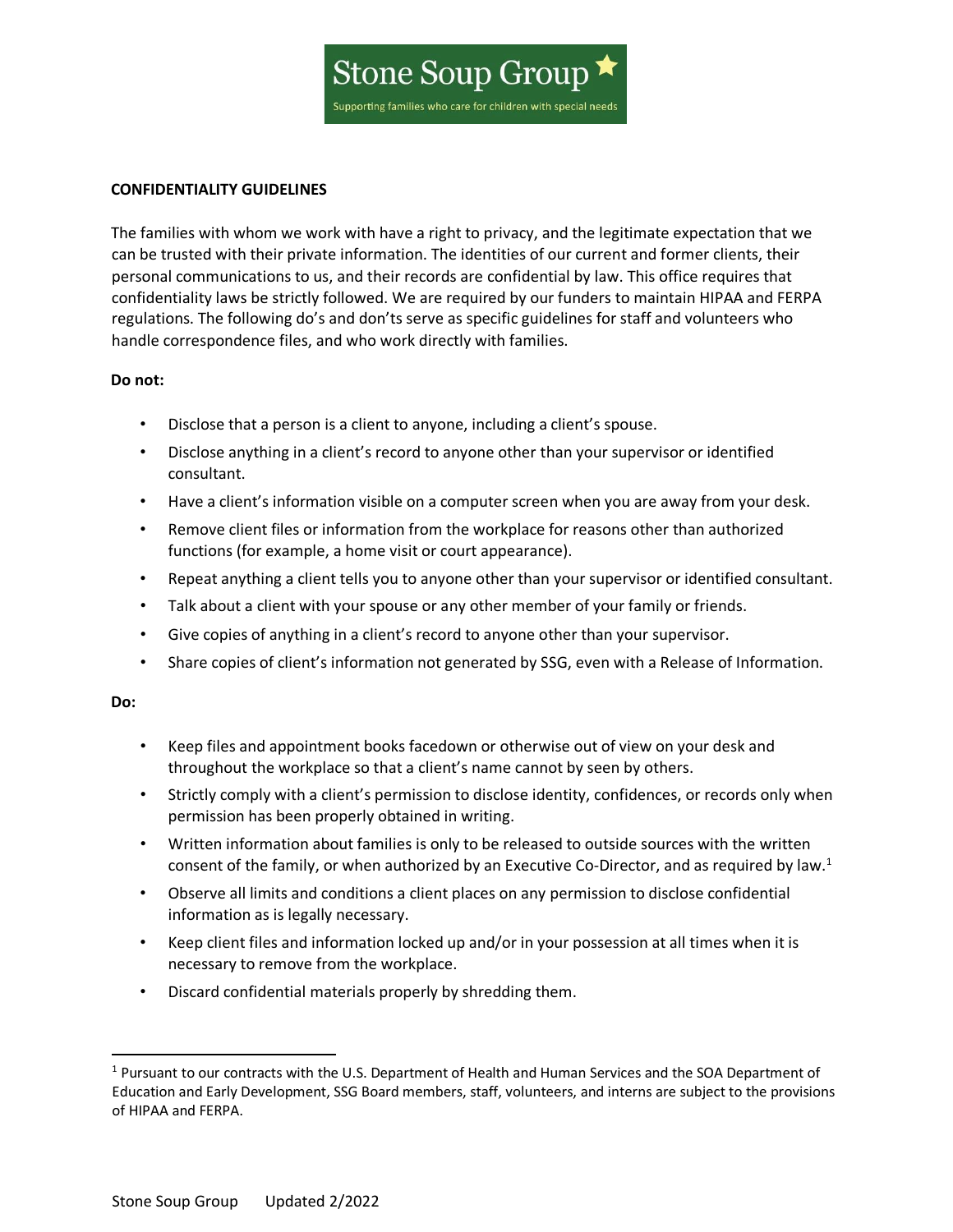

• Consider a client's confidentiality on the receiving end of fax communications, e-mail, and telephone message-taking devices; ensure that the intended recipient is the only recipient of such communications.

It is possible that requests for information – including subpoenas – about our clients may come to you from the police or other law enforcement personnel, lawyers, or the courts. Tell your supervisor immediately when you receive these types of requests and determine with your supervisor how to proceed. Note that "following orders" may not be sufficient justification in a court of law for breaching confidentiality.

Some exceptions to confidentiality may require or authorize certain disclosures about our clients. Immediately inform your supervisor of any information you obtain about our clients that leads you to believe that you, the client, or anyone else may be endangered by the client. Immediately inform your supervisor of any information obtained about our clients that leads you to believe that you, the client, or anyone else may be endangered. Immediately inform your supervisor of any information you obtain that leads you to believe that a client may be involved in some way, directly or indirectly, in the abuse or neglect of a child, elderly person, or person with a disability. Meet with your supervisor at once and determine how to proceed. Note that "following orders" may not be sufficient justification in a court of law for breaching confidentiality.